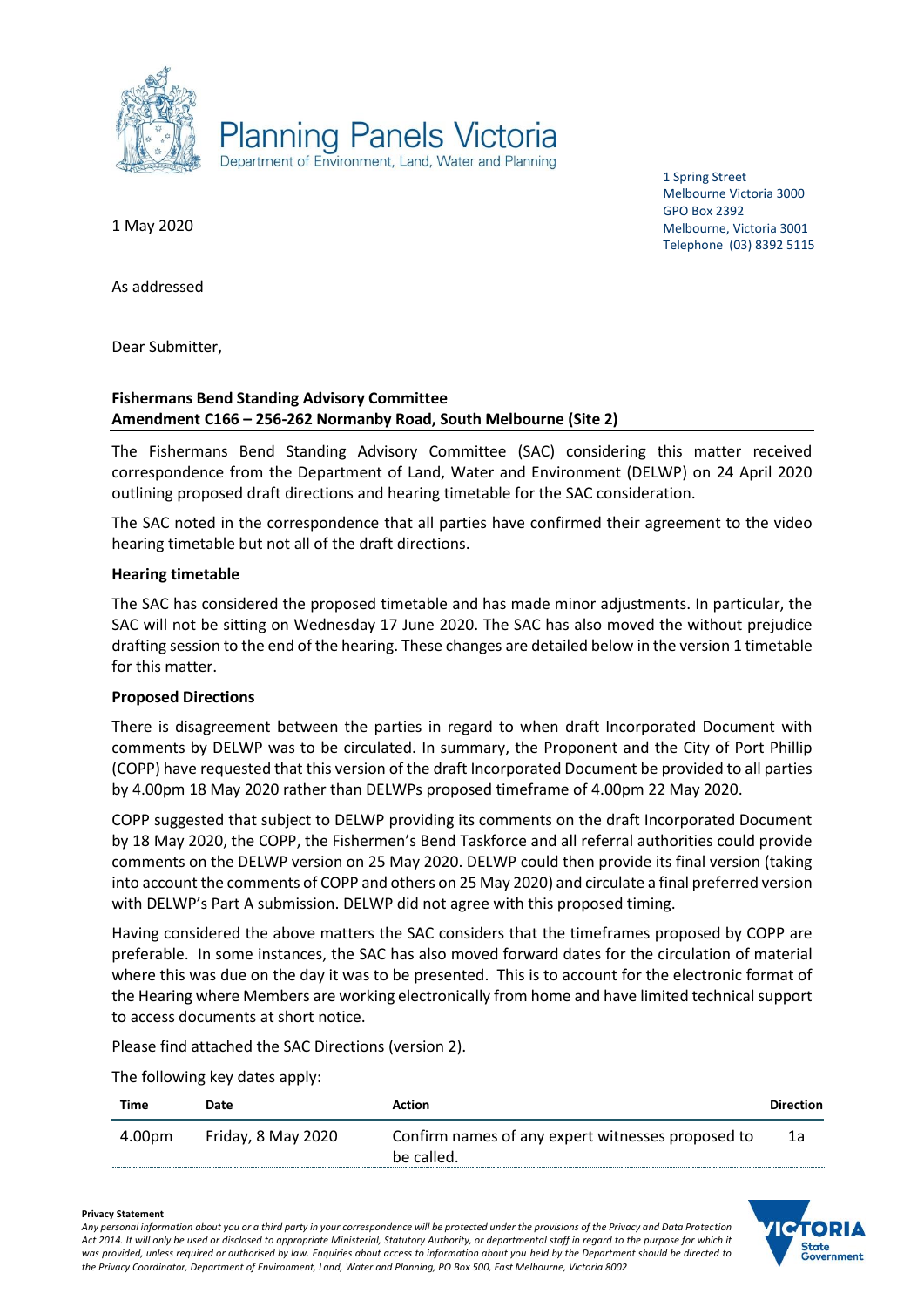| <b>Time</b> | Date                       | <b>Action</b>                                                                                                                                                                                                              | <b>Direction</b> |
|-------------|----------------------------|----------------------------------------------------------------------------------------------------------------------------------------------------------------------------------------------------------------------------|------------------|
| 4.00pm      | Friday, 8 May 2020         | Proponent must clarify documents to be relied on.                                                                                                                                                                          | 1 <sub>b</sub>   |
| 4.00pm      | Friday, 8 May 2020         | Proponent to provide updated 3D model to DELWP.                                                                                                                                                                            | 1 <sub>c</sub>   |
| 4.00pm      | Friday, 8 May 2020         | Proponent to circulate new draft Incorporated<br>Document based on amended plans.                                                                                                                                          | 1 <sub>d</sub>   |
| 4.00pm      | Wednesday, 13 May<br>2020  | City of Port Phillip, Fishermans Bend Taskforce and<br>referral authorities to provide any update to their<br>submission in response to the amended plans and<br>draft Incorporated Document with any proposed<br>changes. | $\overline{2}$   |
| 4.00pm      | Wednesday, 13 May<br>2020  | Vantage points to be advised to DELWP for use in 3D<br>modelling/images.                                                                                                                                                   | 9                |
| 12.00pm     | Friday, 15 May 2020        | Provide individual email address and telephone<br>number for each hearing participant (including legal<br>representatives and experts) and observer for that<br>party.                                                     | 11               |
| 4.00pm      | Monday, 18 May 2020        | DELWP to email individual calendar invitations for a<br>video hearing and login details to access a secure<br>online file sharing platform.                                                                                | 12               |
| 4.00pm      | Monday, 18 May 2020        | DELWP to circulate an indexed and page numbered E-<br>book.                                                                                                                                                                | 3                |
| 4.00pm      | Monday, 18 May 2020        | DELWP to circulate a track changes version of<br>Proponent's draft Incorporated Document with any<br>proposed changes.                                                                                                     | 4                |
| 4.00pm      | Monday, 25 May 2020        | City of Port Phillip, Fishermans Bend Taskforce and all<br>referral authorities are to provide comments on the<br>draft version of the Incorporated<br>Document<br>circulated by DELWP on the 18 May 2020.                 | 5                |
| 12.00pm     | Monday, 1 June 2020        | Expert evidence to be circulated.                                                                                                                                                                                          | 15               |
| 12.00pm     | Monday, 1 June 2020        | DELWP to circulate its Part A submission and further<br>track changes version of the Incorporated<br>Document.                                                                                                             | 8                |
| 12.00pm     | Friday, 12 June 2020       | DELWP to circulate Part B Submission.                                                                                                                                                                                      | 14a              |
| 12.00pm     | Friday, 12 June 2020       | Fishermans Bend Taskforce and Melbourne Water to<br>circulate their submissions.                                                                                                                                           | 14b              |
| 12.00pm     | Friday, 12 June 2020       | Advise the Committee of the proposed order of their<br>expert witnesses.                                                                                                                                                   | 14c              |
| 10.00am     | Monday, 15 June 2020       | Hearing commences                                                                                                                                                                                                          |                  |
| 4.00pm      | Monday, 15 June 2020       | City of Port Phillip to circulate submission.                                                                                                                                                                              | 15               |
| 4.00pm      | Wednesday, 17 June<br>2020 | Proponent to circulate Opening Submission any<br>presentations to be presented by experts.                                                                                                                                 | 16               |

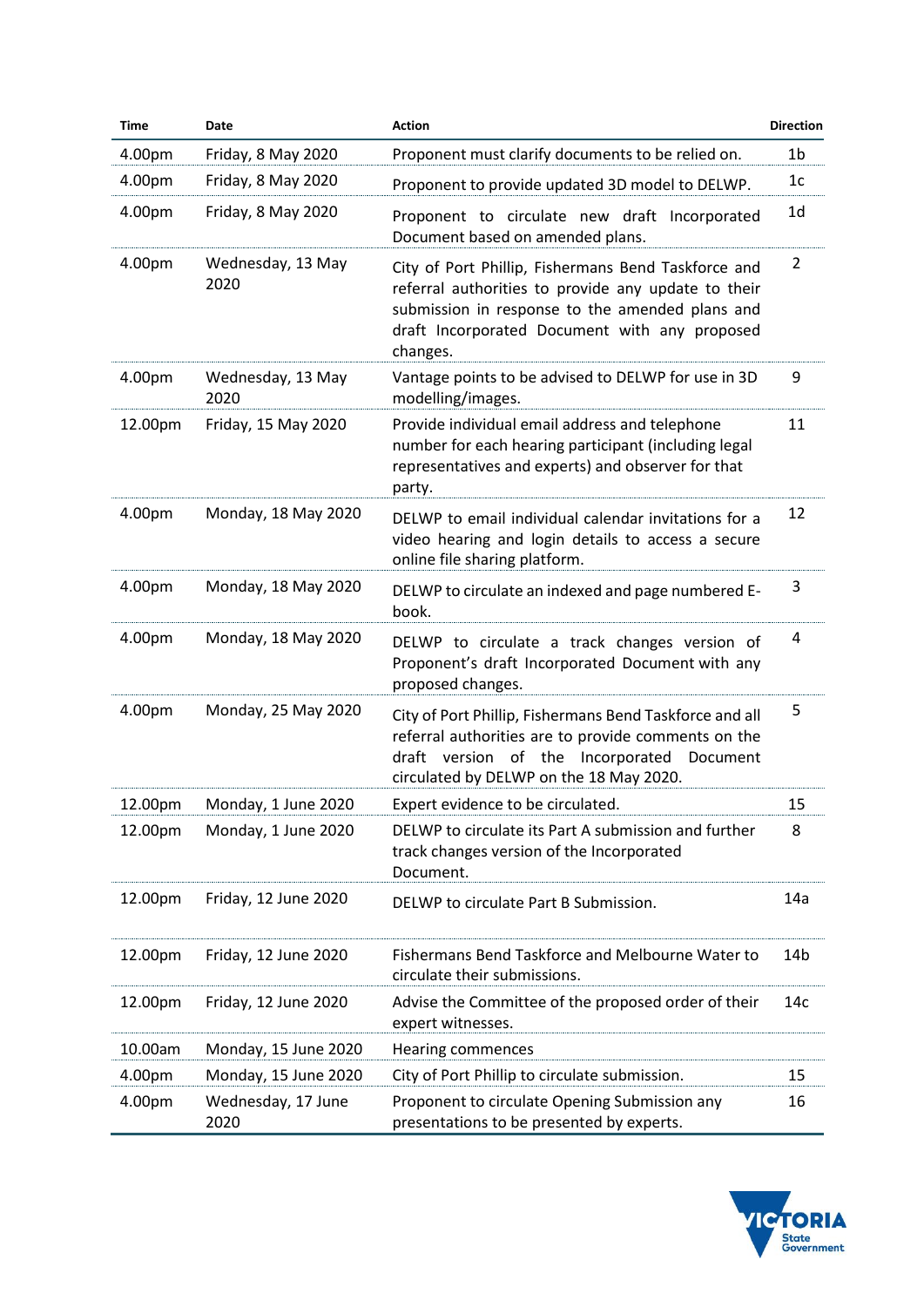At this stage, due to the circumstances in relation to the COVID-19 the SAC proposes to schedule this hearing by video conference, but the SAC will revisit the situation closer to the time. If a face to face hearing is to be held based on the advice of Victorian health authorities and the Victorian State Government, the Directions may change.

The SAC also notes that DELWP intends to seek further information from the Proponent and will provide a copy of this request to the SAC and all parties at the same time as the Proponent.

If you have questions, please contact Ms Amy Selvaraj at Planning Panels Victoria at [planning.panels@delwp.vic.gov.au.](mailto:planning.panels@delwp.vic.gov.au)

Yours sincerely,

Loole

**Dalia Cook** Chair, Fishermans Bend Standing Advisory Committee

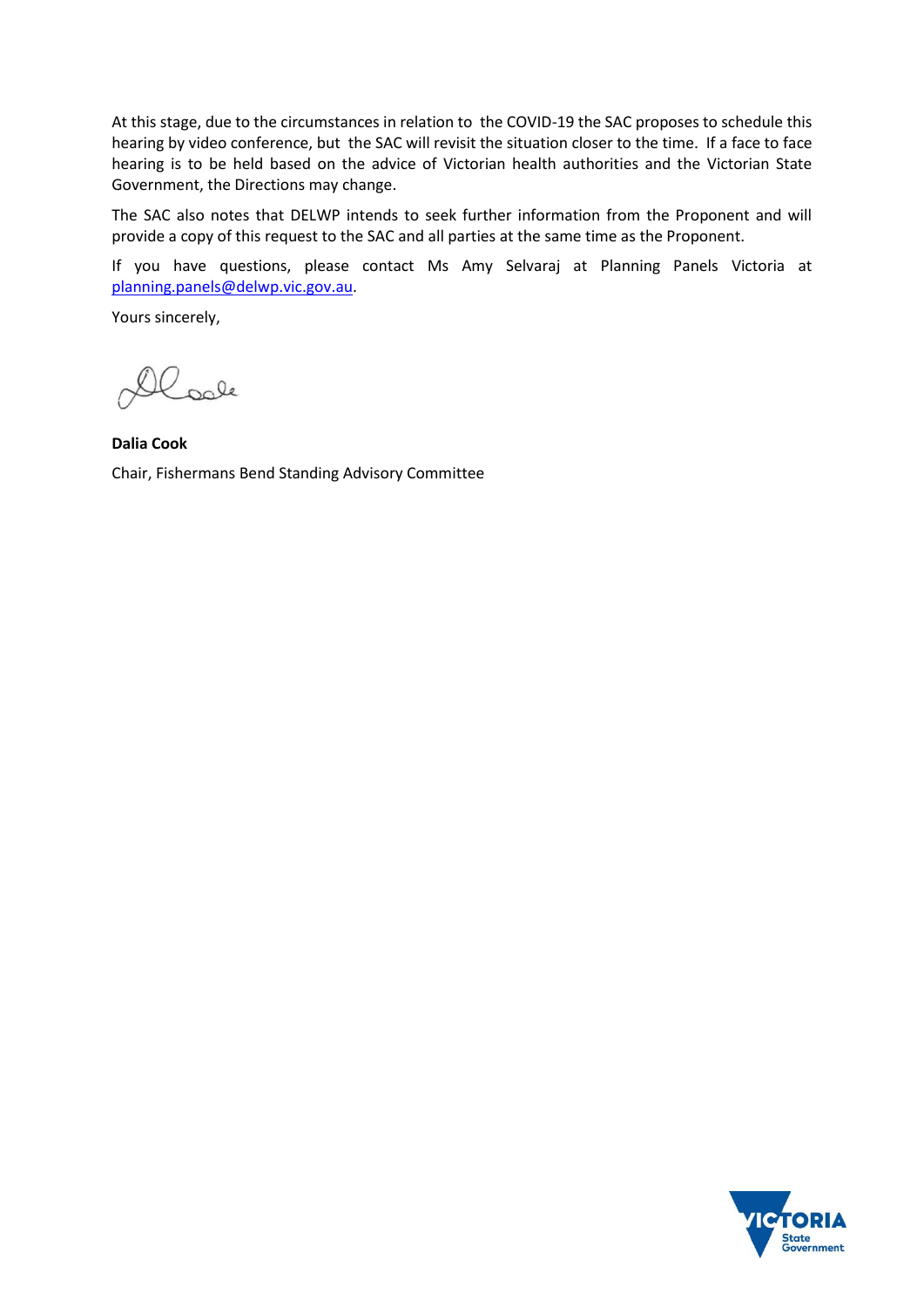# **SAC Directions**

**Amendment C166 – 256-262 Normanby Road, South Melbourne (Site 2)**

# **Version 2 – 1 May 2020**

# **Before the Hearing**

# **Circulation of Documents**

- 1. By **4.00pm** on **Friday 8 May 2020**:
	- a) **All Parties** are to confirm with the SAC and all parties the name(s) and area of expertise of any expert witness(es) to be called by that party
	- b) The **Proponent** is to clarify with the SAC and all parties the documents to be relied upon by the Proponent
	- c) The **Proponent** is to provide the Department of Environment, Land, Water and Planning (DELWP) digital files of the amended plans so that DELWP can update the 3D Urban Circus model
	- d) The **Proponent** is to circulate a updated draft Incorporated Document based on the amended plans.

This information is to be provided to all parties on the Distribution List.

- 2. By **4.00pm** on **Wednesday 13 May 2020** the **City of Port Phillip, Fishermans Bend Taskforce** and **referral authorities** are to circulate:
	- a) Any update to their submission to DELWP in response to the amended plans including an executive summary of the key issues of concern to that party to assist DELWP to identify the matters in dispute between each of the parties
	- b) Tracked-changes version of the Proponent's draft Incorporated Document with any proposed changes.
- 3. By **4.00pm** on **Monday 18 May 2020**, **DELWP** is to circulate to the SAC and all hearing participants an indexed and page numbered E-book including:
	- a) planning controls & policies
	- b) surrounding planning permits
	- c) site-specific maps (planning scheme maps, Melways map, aerial photos).
- 4. By **4.00pm** on **Monday 18 May 2020**, **DELWP** is to circulate its tracked changes version of Proponent's draft Incorporated Document to parties on the Distribution List.
- 5. By **4.00pm** on **Monday, 25 May 2020**, the **City of Port Phillip**, **the Fishermen's Bend Taskforce** and **all referral authorities** are to circulate any comments on the draft version of the Incorporated Document circulated by DELWP on the 18 May 2020, to all parties on the Distribution List.

# **Witness reports**

- 6. By **12.00pm** on **Monday 1 June 2020**, **all parties** are to circulate any expert witness reports they seek to rely on to parties on the Distribution List.
- 7. A witness report must:
	- a) comply with the Guide to Expert Evidence [\(https://www.planning.vic.gov.au/panels-and](https://www.planning.vic.gov.au/panels-and-committees/planning-panel-guides)[committees/planning-panel-guides\)](https://www.planning.vic.gov.au/panels-and-committees/planning-panel-guides)
	- b) not refer to any individual submitter by name if necessary, submitters should be referred to by submission number
	- c) be provided to the SAC as an unlocked document.

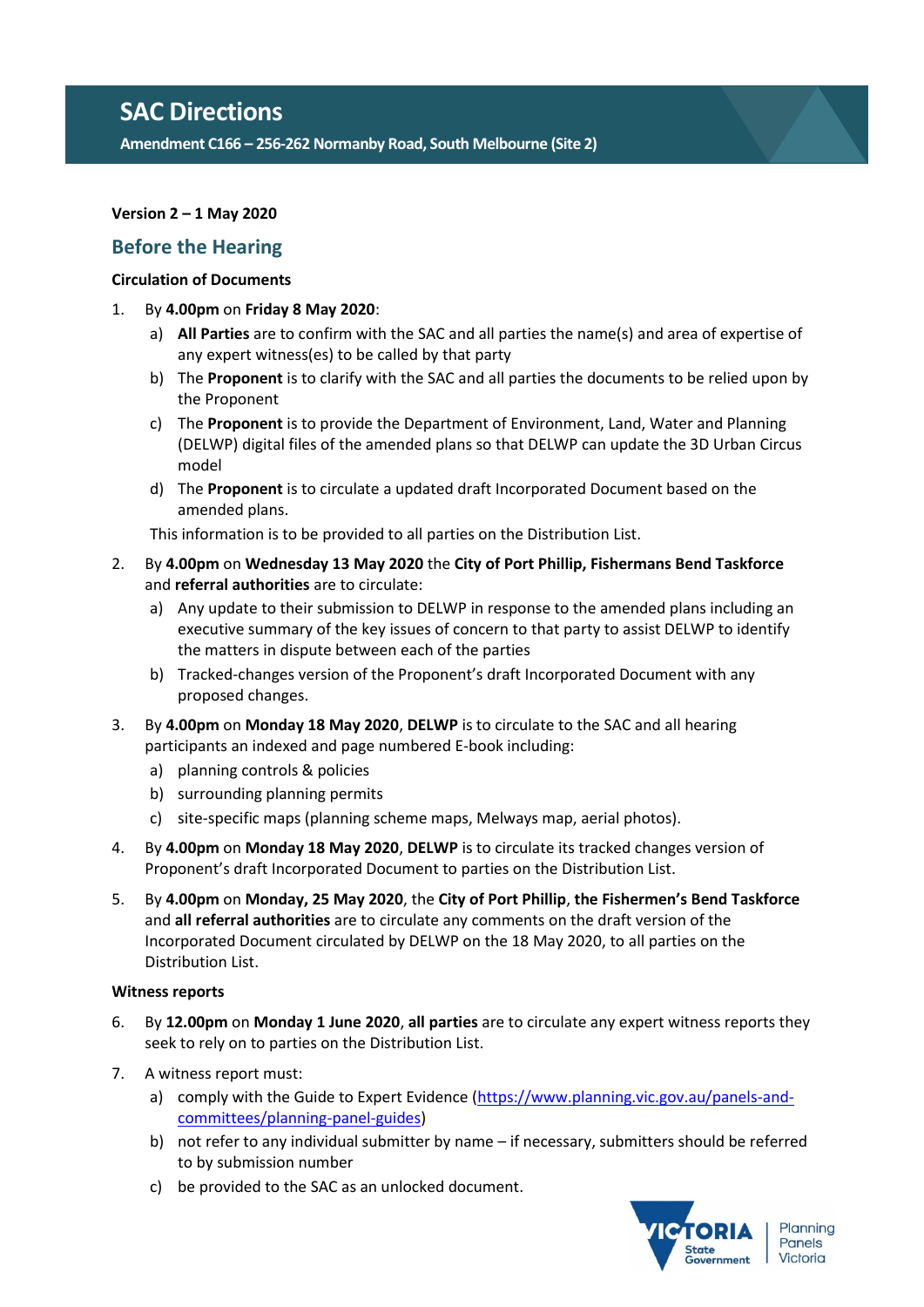# **DELWP Part A submission**

8. By **12.00pm on Monday 1 June 2020**, **DELWP** is to circulate to parties on the Distribution List its Part A submission and a further track changes version of the draft Incorporated Document with points of agreement and disagreement between the parties identified.

#### **Vantage Points**

9. By no later than **4.00pm** on **Wednesday 13 May 2020** the SAC and parties should advise DELWP of requested vantage viewing points of interest for 3D model screenshots and for site inspection. These requests should also be provided to all parties on the Distribution List.

### **Prior to the hearing**

10. The hearing is to proceed partly on the papers and partly using a video conferencing technology known as Microsoft Teams (**Teams**).

Please be aware that the SAC may reschedule the hearing to be face to face at short notice on the advice of Victorian health authorities and the Victorian State Government.

- 11. By **12.00pm** on **Friday 15 May 2020**, **all parties** are to provide Planning Panels Victoria with an individual email address and telephone number for each participant (including legal representatives and experts) and where relevant, observer(s), for that party.
- 12. By **4.00pm** on **Monday 18 May 2020**, **DELWP** is to circulate to the SAC and all hearing participants and spectators:
	- a) Individual calendar invitations for a video hearing using Microsoft Teams and instructions for using the same
	- b) login details to access a secure online file sharing platform to facilitate electronic tabling of documents during the hearing in a way that is transparent to all hearing participants and observers.

# **At the Hearing**

# **Submissions and information**

13. After presenting to the SAC, submissions (preferably in MS Word) should be emailed to [planning.panels@delwp.vic.gov.au](mailto:planning.panels@delwp.vic.gov.au) as an unlocked document.

#### **DELWP Part B submission and Parties' submissions**

- 14. By **12.00pm** on **Friday 12 June 2020**:
	- a) **DELWP** is to circulate its Part B Submission to the SAC and all parties
	- b) **Fishermans Bend Taskforce** and **Melbourne Water** are to circulate their written submissions to the SAC and all parties
	- c) **All parties** are to advise the SAC and all other parties on the Distribution List of the proposed order of their expert witnesses.
- 15. By **4.00pm** on **Monday 15 June 2020** the **City of Port Phillip** is to circulate its written submission to the SAC and all parties.

#### **Proponent Submission**

- 16. By **4.00pm on Wednesday 17 June 2020**, the **Proponent** is to circulate the following to the SAC and all parties:
	- a) Proponent's written opening submission
	- b) any visual material/Powerpoint presentation to be presented by experts (with no substantive new material compared with witness report).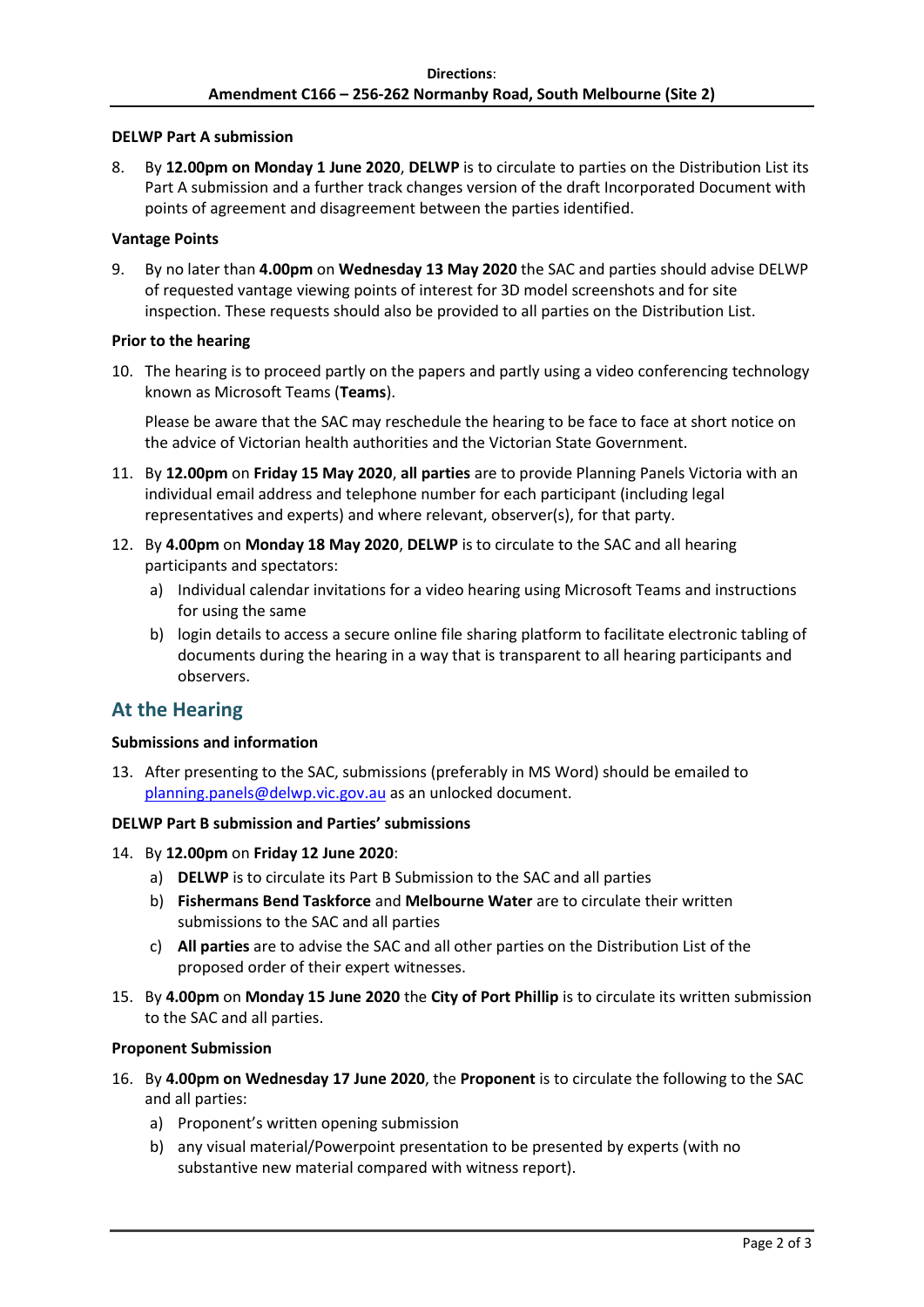17. **The Proponent** is to circulate its written closing submission on the day it is presented to the SAC and all parties before presenting it in the video hearing.

# **DELWP closing submission**

- 18. By **9.30am**, on the day it is presented to the SAC and all parties in the video hearing, **DELWP** is to circulate to the SAC and all parties:
	- a) any closing submission it wishes to make
	- b) a final tracked-change version of the draft Incorporated Document incorporating comments and points of agreement/disagreement.

# **Joining and participating in the video hearing**

- 19. All hearing participants and observers are to download the Teams application to their device and familiarise themselves with the application before the hearing starts. This should include testing of the microphone, speaker and camera. The application can be downloade[d here](https://products.office.com/en-au/microsoft-teams/download-app) free of charge.
- 20. All hearing participants and observers are to log on to the secure online file sharing platform and familiarise themselves with its content and functions before the hearing starts.
- 21. Participants and spectators are to join the video hearing at least 15 minutes before it is scheduled to start by clicking on the Join Microsoft Teams Meeting link the video hearing calendar invitation.
- 22. When joining the video hearing, you will be asked to enter your name and details.
- 23. After 'joining' the video hearing, you will enter a virtual lobby and remain there until admitted into the video hearing.
- 24. Except at the direction of the SAC, recording the video hearing is prohibited.
- 25. Participants and spectators in the video hearing are expected to ensure that:
	- a) They are joining the virtual hearing from a quiet, private location
	- b) They have adequate internet coverage, a working microphone and camera
	- c) For all hearing participants (other than experts), their microphone remains muted except when addressing the SAC
	- d) For all experts, their microphone remains muted and camera switched off except when they are giving evidence to the SAC
	- e) For all hearing observers, their microphone remains muted and camera switched off at all times.
	- f) Microphones are muted during all breaks.
- 26. If an advocate intends to refer an expert witness to a document that has not already been tabled before the SAC, the advocate must share the document electronically as soon as practicable beforehand, with the SAC and all hearing participants.
- 27. During the hearing, a document may be tabled with the SAC by sharing it electronically with the SAC and all hearing participants using the DELWP nominated secure online document sharing platform.

# **General**

# **Other sites in Fishermans Bend**

28. The SAC as a whole will be attempting to ensure that relevant material is shared across the particular site sub-committees to ensure a body of knowledge develops and is shared whilst preserving the procedural fairness rights of individual site proponents.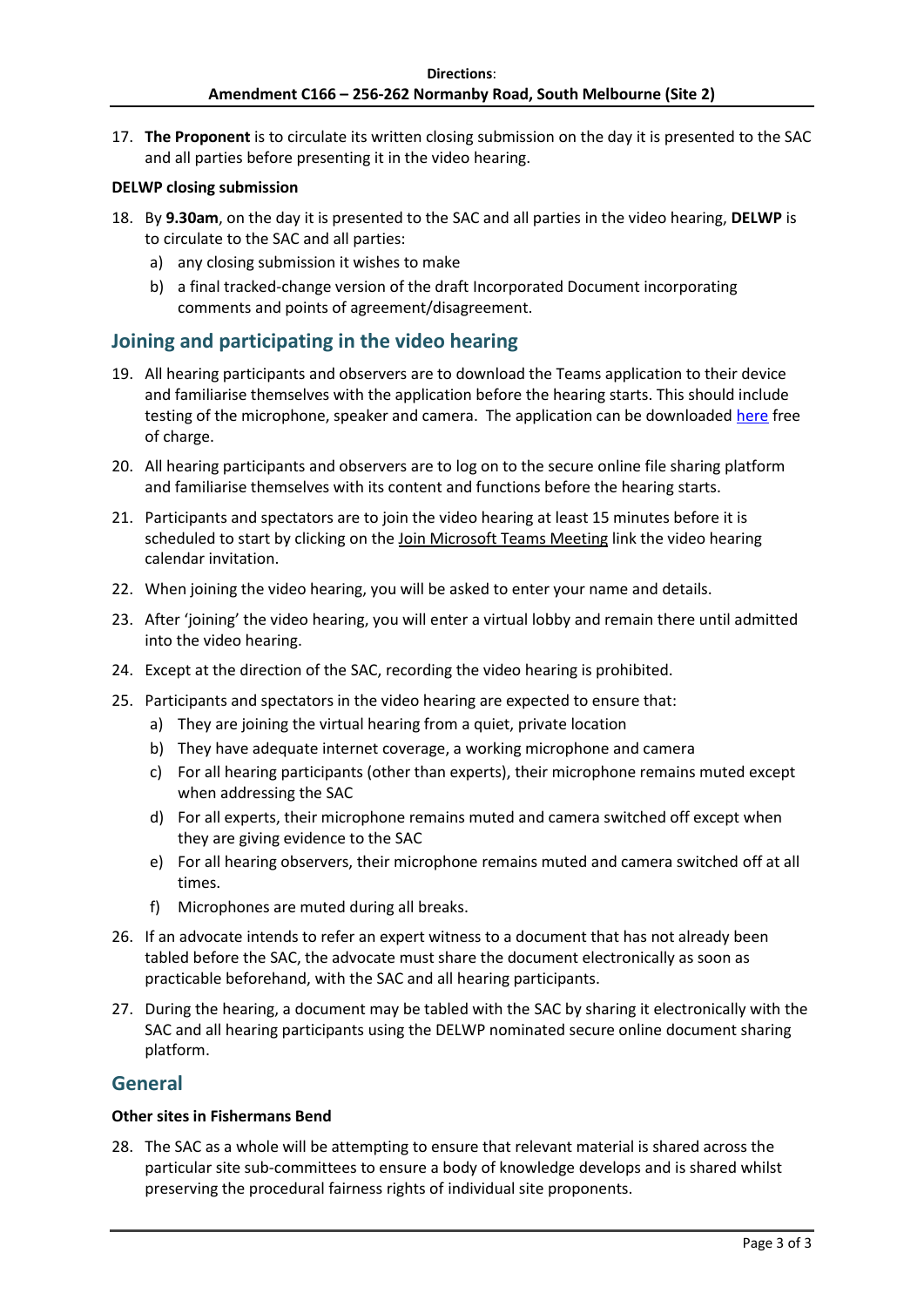# **Timetable**

**Amendment C166 – 256-262 Normanby Road, South Melbourne (Site 2)**

# **Timetable Version 1 – 1 May 2020**

The scheduled time in the timetable is intended to allow for any questions from the SAC and other parties through the SAC.

# **Day 1: Monday 15 June 2020 Venue: Microsoft Team Video Meeting Time Party Party Party CONS CONS Sub No Allocated Sub No Allocated** 10.00am – 10.15am Preliminary matters 15 mins 10.15am – 11.00am **Ausun Property CBD Pty Ltd** represented by Rigby Cooke Lawyers presenting: - Overview of proposal design by project architect. 11.00am – 1.00pm **Department of Environment, Land, Water and Planning (DELWP)** represented by Harwood Andrews - Part B Submission.

| $11.30$ am – $11.45$ am | <b>Morning Tea Break</b>                                      | 15 mins   |
|-------------------------|---------------------------------------------------------------|-----------|
| $11.45$ am $- 1.00$ pm  | <b>DELWP</b> contd.                                           |           |
| $1.00pm - 2.00pm$       | Lunch Break                                                   | 1 hour    |
| $2.00pm - 3.00pm$       | Fishermans Bend Task Force represented by Aiden<br>$O'$ Neill | 1 hour    |
| $3.00 - 3.30$ pm        | <b>Melbourne Water represented by (TBC)</b>                   | 1.5 hours |
| $3.30$ pm – $3.45$ pm   | Afternoon Tea Break                                           | 15 mins   |
| $3.45$ pm $- 4.30$ pm   | Melbourne Water contd.                                        |           |
| 4.30pm                  | Day close                                                     |           |

# **Day 2: Tuesday 16 June 2020**

# **Venue: Microsoft Team Video Meeting**

| <b>Time</b>             | Party                                                                                                                                                     | Sub No | Allocated |
|-------------------------|-----------------------------------------------------------------------------------------------------------------------------------------------------------|--------|-----------|
| $10.00$ am – 10.15am    | <b>Preliminary matters</b>                                                                                                                                |        | 15 mins   |
| $10.15$ am - 11.30am    | City of Port Phillip represented by Kierra Parker of<br>Maddocks and calling the following expert<br>evidence:<br>- Marcus Spiller in Affordable Housing. |        | 3 hours   |
| $11.30$ am – $11.45$ am | <b>Morning Tea Break</b>                                                                                                                                  |        | 15 mins   |
| $11.45$ am $- 1.00$ pm  | <b>City of Port Phillip contd.</b>                                                                                                                        |        |           |
| 1.00 <sub>pm</sub>      | Day close                                                                                                                                                 |        |           |



45 mins

2 hours